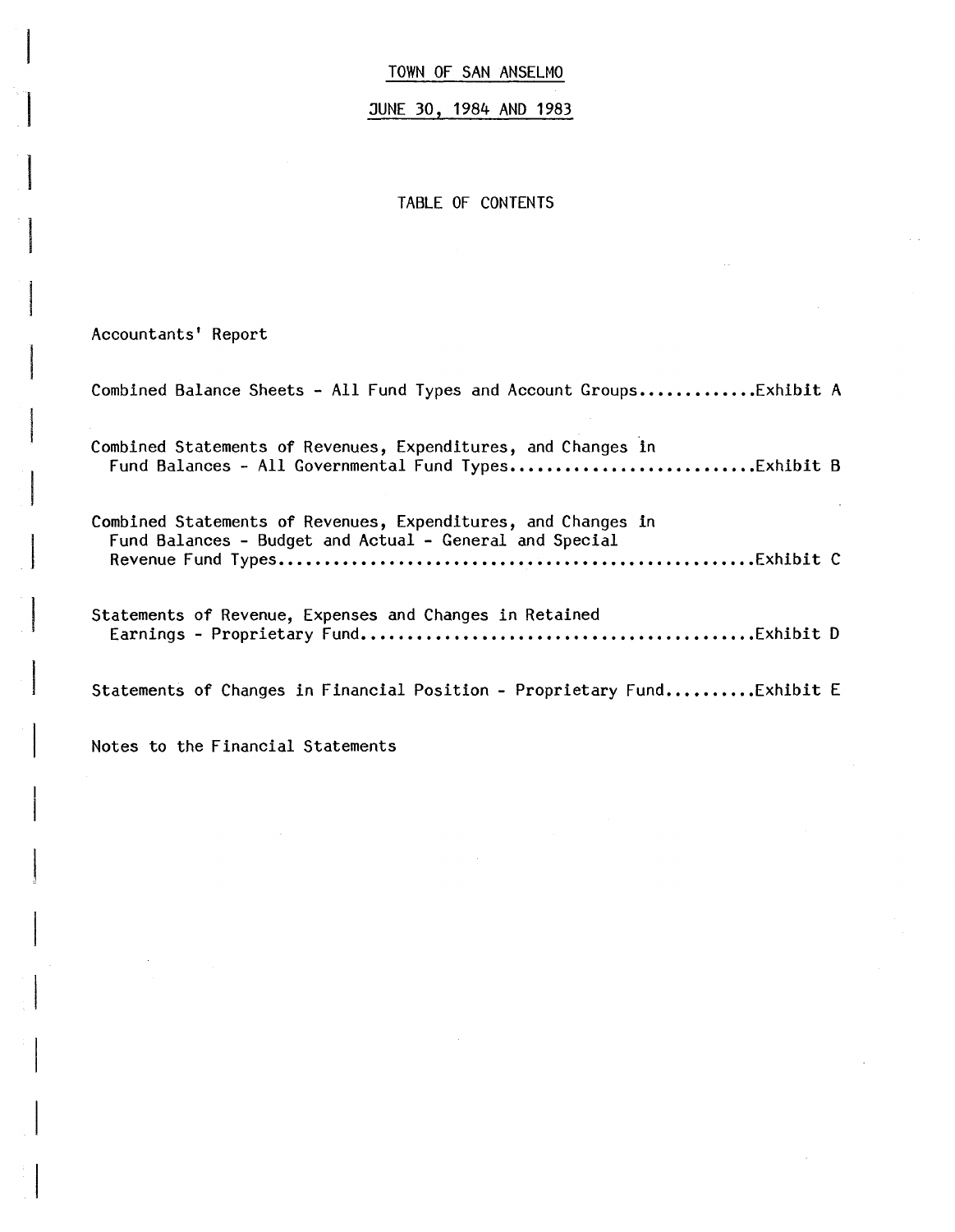# LINDQUIST, VON HUSEN & JOYCE

CERTIFIED PUBLIC ACCOUNTANTS

E. EUGENE DENKO DUANE L. FRISBIE PAUL E. CAMERON **RODERICK E. JOHNSON** 

 $\mathsf{L}$  .

**The Honorable Town Council, Town of San Anselmo** 

! **We have examined the combined financial statements of the Town of San Anselmo, California as of and for the years ended June 30,1984 and 1983, as listed in the table of contents. Our examinations were made in accordance with generally accepted auditing standards and, accordingly, included such tests of the accounting records and such other procedures as we considered necessary in the circumstances.** 

**In our opinion, the combined financial statements referred to above present fairly the financial position of the Town of San Anselmo, California at June 30, 1984 and 1983, and the results of its operations and the changes in financial position of its proprietary fund type for the years then ended, in conformity with generally accepted accounting principles applied on a basis consistent with that of the preceding year.** 

Invidents, now Answert Japan

**August 24, 1984**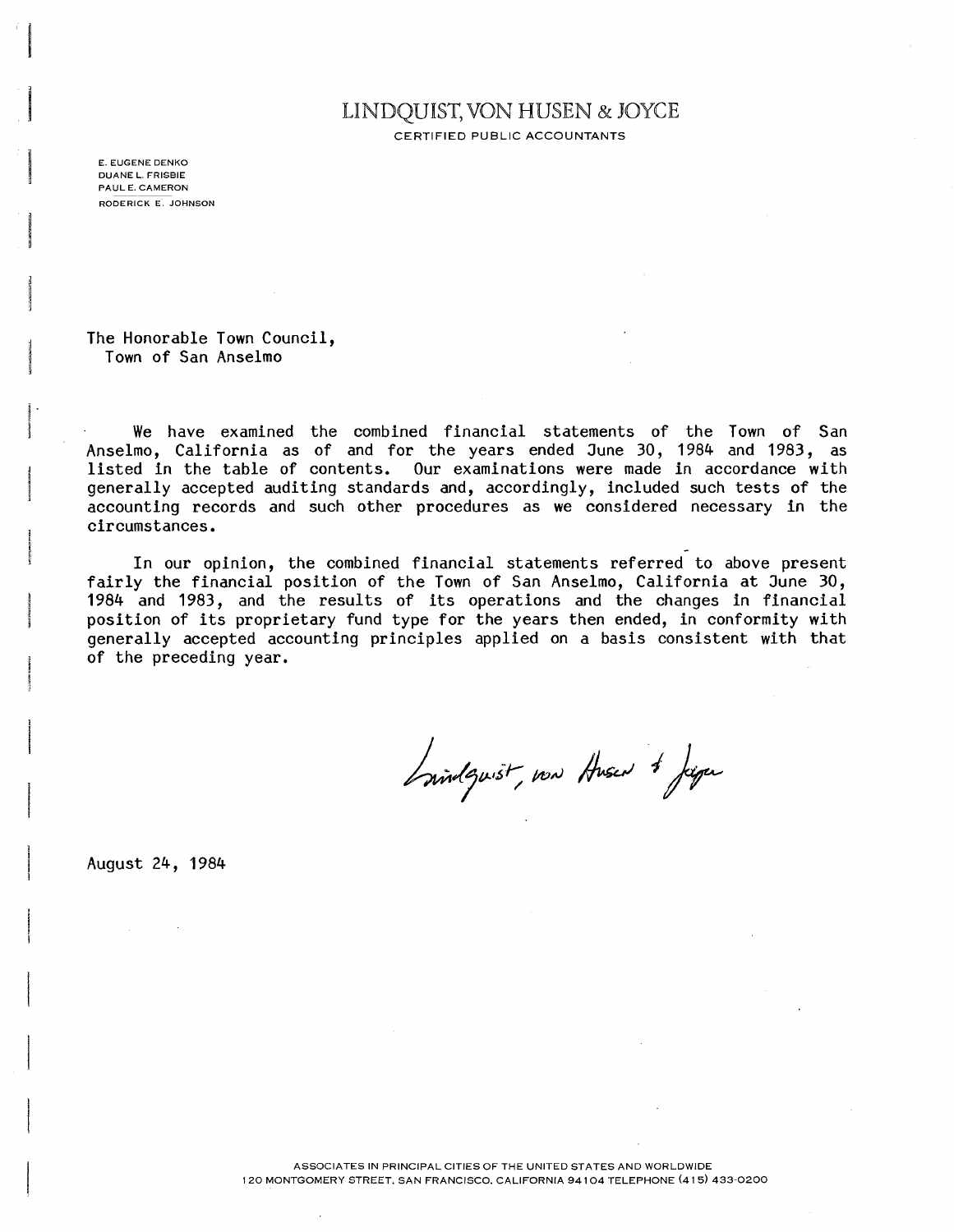#### COMBINED BALANCE SHEETS - ALL FUND TYPES AND ACCOUNT GROUPS

#### JUNE 30, 1984 AND 1983

| Fund Types<br>Fund Types<br>Totals<br>Groups<br>Special<br>Internal<br>General<br>(Memorandum Only)<br>Service<br><b>Fixed Assets</b><br>General<br>Revenue<br>1984<br>1983<br><b>ASSETS</b><br>Cash, including short-term<br>\$432,927\$3269,032<br>\$<br>investments<br>\$92,490<br>794,449<br>S.<br>730,230<br>73,048<br>22,648<br>1,153<br>Accrued revenue<br>96,849<br>141,569<br>767<br>Accounts receivable<br>767<br>12,086<br>Project assessment receivables<br>(Note 2)<br>63,868<br>63,868<br>56,890<br>Prepaid Flood insurance (Note 3)<br>7,820<br>7,820<br>15,640<br>Restricted assets - cash<br>10,873<br>10,873<br>Fixed assets<br>\$4,069,527<br>4,069,527<br>\$4,063,439<br>\$291,680<br>Total assets<br>\$589,303<br>\$93,643<br>\$4,069,527<br>\$5,044,153<br>\$5,019,854<br>==========<br>=========<br>========<br>===========<br>===========<br><b>**********</b> *<br><b>LIABILITIES</b><br>Capital lease obligation<br>S.<br>58,857<br>\$<br>58,857<br>\$<br>78,757<br>Ŝ.<br>39,630<br>374<br>Accounts payable<br>40,004<br>35,318<br>Retirement and payroll taxes<br>2,611<br>2,611<br>20<br>Payable from restricted assets:<br>4,780<br>Deposits<br>4,780<br>3,777<br>Employees trust accounts<br>6,093<br>6,093<br>Total liabilities<br>53,114<br>59,231<br>112,345<br>117,872<br>FUND EQUITY<br>\$82,522<br>Contributed capital<br>\$.<br>82,522<br>\$.<br>82,522<br>\$4,069,527<br>4,069,527<br>Investment in general fixed assets<br>4,063,439<br>Retained earnings<br>11,121<br>11,121<br>11,524<br>Fund balance:<br>Reserved for encumbrances<br>331,948<br>14,723<br>346,671<br>62,743<br>Reserved for accounts receivable<br>767<br>767<br>12,086<br>Reserved for project assessment<br>receivables (Note 2)<br>63,868<br>63,868<br>56,890<br>Reserved for prepaid flood<br>insurance (Note 3)<br>7,820<br>7,820<br>15,640<br>Reserved for imprest funds<br>710<br>710<br>475<br>Unreserved:<br>Undesignated<br>131,076<br>217,726<br>348,802<br>596,663<br>Total fund equity<br>232,449<br>93,643<br>4,069,527<br>4,931,808<br><u>536,189</u><br>4,901,982<br>Total liabilities and<br>\$93,643<br>fund equity<br>$$589,303$$ $$291,680$<br>\$4,069,527<br>\$5,044,153<br>\$5,019,854<br>=========<br>$\begin{array}{c} \textbf{1333351111} \end{array}$<br>========<br>===========<br>===========<br>=========== | Governmental |  | Proprietary | Account |  |  |  |  |
|-----------------------------------------------------------------------------------------------------------------------------------------------------------------------------------------------------------------------------------------------------------------------------------------------------------------------------------------------------------------------------------------------------------------------------------------------------------------------------------------------------------------------------------------------------------------------------------------------------------------------------------------------------------------------------------------------------------------------------------------------------------------------------------------------------------------------------------------------------------------------------------------------------------------------------------------------------------------------------------------------------------------------------------------------------------------------------------------------------------------------------------------------------------------------------------------------------------------------------------------------------------------------------------------------------------------------------------------------------------------------------------------------------------------------------------------------------------------------------------------------------------------------------------------------------------------------------------------------------------------------------------------------------------------------------------------------------------------------------------------------------------------------------------------------------------------------------------------------------------------------------------------------------------------------------------------------------------------------------------------------------------------------------------------------------------------------------------------------------------------------------------------------------------------------------------------------------------------------------------------------------------------------------------------------------------------------------------------------------|--------------|--|-------------|---------|--|--|--|--|
|                                                                                                                                                                                                                                                                                                                                                                                                                                                                                                                                                                                                                                                                                                                                                                                                                                                                                                                                                                                                                                                                                                                                                                                                                                                                                                                                                                                                                                                                                                                                                                                                                                                                                                                                                                                                                                                                                                                                                                                                                                                                                                                                                                                                                                                                                                                                                     |              |  |             |         |  |  |  |  |
|                                                                                                                                                                                                                                                                                                                                                                                                                                                                                                                                                                                                                                                                                                                                                                                                                                                                                                                                                                                                                                                                                                                                                                                                                                                                                                                                                                                                                                                                                                                                                                                                                                                                                                                                                                                                                                                                                                                                                                                                                                                                                                                                                                                                                                                                                                                                                     |              |  |             |         |  |  |  |  |
|                                                                                                                                                                                                                                                                                                                                                                                                                                                                                                                                                                                                                                                                                                                                                                                                                                                                                                                                                                                                                                                                                                                                                                                                                                                                                                                                                                                                                                                                                                                                                                                                                                                                                                                                                                                                                                                                                                                                                                                                                                                                                                                                                                                                                                                                                                                                                     |              |  |             |         |  |  |  |  |
|                                                                                                                                                                                                                                                                                                                                                                                                                                                                                                                                                                                                                                                                                                                                                                                                                                                                                                                                                                                                                                                                                                                                                                                                                                                                                                                                                                                                                                                                                                                                                                                                                                                                                                                                                                                                                                                                                                                                                                                                                                                                                                                                                                                                                                                                                                                                                     |              |  |             |         |  |  |  |  |
|                                                                                                                                                                                                                                                                                                                                                                                                                                                                                                                                                                                                                                                                                                                                                                                                                                                                                                                                                                                                                                                                                                                                                                                                                                                                                                                                                                                                                                                                                                                                                                                                                                                                                                                                                                                                                                                                                                                                                                                                                                                                                                                                                                                                                                                                                                                                                     |              |  |             |         |  |  |  |  |
|                                                                                                                                                                                                                                                                                                                                                                                                                                                                                                                                                                                                                                                                                                                                                                                                                                                                                                                                                                                                                                                                                                                                                                                                                                                                                                                                                                                                                                                                                                                                                                                                                                                                                                                                                                                                                                                                                                                                                                                                                                                                                                                                                                                                                                                                                                                                                     |              |  |             |         |  |  |  |  |
|                                                                                                                                                                                                                                                                                                                                                                                                                                                                                                                                                                                                                                                                                                                                                                                                                                                                                                                                                                                                                                                                                                                                                                                                                                                                                                                                                                                                                                                                                                                                                                                                                                                                                                                                                                                                                                                                                                                                                                                                                                                                                                                                                                                                                                                                                                                                                     |              |  |             |         |  |  |  |  |
|                                                                                                                                                                                                                                                                                                                                                                                                                                                                                                                                                                                                                                                                                                                                                                                                                                                                                                                                                                                                                                                                                                                                                                                                                                                                                                                                                                                                                                                                                                                                                                                                                                                                                                                                                                                                                                                                                                                                                                                                                                                                                                                                                                                                                                                                                                                                                     |              |  |             |         |  |  |  |  |
|                                                                                                                                                                                                                                                                                                                                                                                                                                                                                                                                                                                                                                                                                                                                                                                                                                                                                                                                                                                                                                                                                                                                                                                                                                                                                                                                                                                                                                                                                                                                                                                                                                                                                                                                                                                                                                                                                                                                                                                                                                                                                                                                                                                                                                                                                                                                                     |              |  |             |         |  |  |  |  |
|                                                                                                                                                                                                                                                                                                                                                                                                                                                                                                                                                                                                                                                                                                                                                                                                                                                                                                                                                                                                                                                                                                                                                                                                                                                                                                                                                                                                                                                                                                                                                                                                                                                                                                                                                                                                                                                                                                                                                                                                                                                                                                                                                                                                                                                                                                                                                     |              |  |             |         |  |  |  |  |
|                                                                                                                                                                                                                                                                                                                                                                                                                                                                                                                                                                                                                                                                                                                                                                                                                                                                                                                                                                                                                                                                                                                                                                                                                                                                                                                                                                                                                                                                                                                                                                                                                                                                                                                                                                                                                                                                                                                                                                                                                                                                                                                                                                                                                                                                                                                                                     |              |  |             |         |  |  |  |  |
|                                                                                                                                                                                                                                                                                                                                                                                                                                                                                                                                                                                                                                                                                                                                                                                                                                                                                                                                                                                                                                                                                                                                                                                                                                                                                                                                                                                                                                                                                                                                                                                                                                                                                                                                                                                                                                                                                                                                                                                                                                                                                                                                                                                                                                                                                                                                                     |              |  |             |         |  |  |  |  |
|                                                                                                                                                                                                                                                                                                                                                                                                                                                                                                                                                                                                                                                                                                                                                                                                                                                                                                                                                                                                                                                                                                                                                                                                                                                                                                                                                                                                                                                                                                                                                                                                                                                                                                                                                                                                                                                                                                                                                                                                                                                                                                                                                                                                                                                                                                                                                     |              |  |             |         |  |  |  |  |
|                                                                                                                                                                                                                                                                                                                                                                                                                                                                                                                                                                                                                                                                                                                                                                                                                                                                                                                                                                                                                                                                                                                                                                                                                                                                                                                                                                                                                                                                                                                                                                                                                                                                                                                                                                                                                                                                                                                                                                                                                                                                                                                                                                                                                                                                                                                                                     |              |  |             |         |  |  |  |  |
|                                                                                                                                                                                                                                                                                                                                                                                                                                                                                                                                                                                                                                                                                                                                                                                                                                                                                                                                                                                                                                                                                                                                                                                                                                                                                                                                                                                                                                                                                                                                                                                                                                                                                                                                                                                                                                                                                                                                                                                                                                                                                                                                                                                                                                                                                                                                                     |              |  |             |         |  |  |  |  |
|                                                                                                                                                                                                                                                                                                                                                                                                                                                                                                                                                                                                                                                                                                                                                                                                                                                                                                                                                                                                                                                                                                                                                                                                                                                                                                                                                                                                                                                                                                                                                                                                                                                                                                                                                                                                                                                                                                                                                                                                                                                                                                                                                                                                                                                                                                                                                     |              |  |             |         |  |  |  |  |
|                                                                                                                                                                                                                                                                                                                                                                                                                                                                                                                                                                                                                                                                                                                                                                                                                                                                                                                                                                                                                                                                                                                                                                                                                                                                                                                                                                                                                                                                                                                                                                                                                                                                                                                                                                                                                                                                                                                                                                                                                                                                                                                                                                                                                                                                                                                                                     |              |  |             |         |  |  |  |  |
|                                                                                                                                                                                                                                                                                                                                                                                                                                                                                                                                                                                                                                                                                                                                                                                                                                                                                                                                                                                                                                                                                                                                                                                                                                                                                                                                                                                                                                                                                                                                                                                                                                                                                                                                                                                                                                                                                                                                                                                                                                                                                                                                                                                                                                                                                                                                                     |              |  |             |         |  |  |  |  |
|                                                                                                                                                                                                                                                                                                                                                                                                                                                                                                                                                                                                                                                                                                                                                                                                                                                                                                                                                                                                                                                                                                                                                                                                                                                                                                                                                                                                                                                                                                                                                                                                                                                                                                                                                                                                                                                                                                                                                                                                                                                                                                                                                                                                                                                                                                                                                     |              |  |             |         |  |  |  |  |
|                                                                                                                                                                                                                                                                                                                                                                                                                                                                                                                                                                                                                                                                                                                                                                                                                                                                                                                                                                                                                                                                                                                                                                                                                                                                                                                                                                                                                                                                                                                                                                                                                                                                                                                                                                                                                                                                                                                                                                                                                                                                                                                                                                                                                                                                                                                                                     |              |  |             |         |  |  |  |  |
|                                                                                                                                                                                                                                                                                                                                                                                                                                                                                                                                                                                                                                                                                                                                                                                                                                                                                                                                                                                                                                                                                                                                                                                                                                                                                                                                                                                                                                                                                                                                                                                                                                                                                                                                                                                                                                                                                                                                                                                                                                                                                                                                                                                                                                                                                                                                                     |              |  |             |         |  |  |  |  |
|                                                                                                                                                                                                                                                                                                                                                                                                                                                                                                                                                                                                                                                                                                                                                                                                                                                                                                                                                                                                                                                                                                                                                                                                                                                                                                                                                                                                                                                                                                                                                                                                                                                                                                                                                                                                                                                                                                                                                                                                                                                                                                                                                                                                                                                                                                                                                     |              |  |             |         |  |  |  |  |
|                                                                                                                                                                                                                                                                                                                                                                                                                                                                                                                                                                                                                                                                                                                                                                                                                                                                                                                                                                                                                                                                                                                                                                                                                                                                                                                                                                                                                                                                                                                                                                                                                                                                                                                                                                                                                                                                                                                                                                                                                                                                                                                                                                                                                                                                                                                                                     |              |  |             |         |  |  |  |  |
|                                                                                                                                                                                                                                                                                                                                                                                                                                                                                                                                                                                                                                                                                                                                                                                                                                                                                                                                                                                                                                                                                                                                                                                                                                                                                                                                                                                                                                                                                                                                                                                                                                                                                                                                                                                                                                                                                                                                                                                                                                                                                                                                                                                                                                                                                                                                                     |              |  |             |         |  |  |  |  |
|                                                                                                                                                                                                                                                                                                                                                                                                                                                                                                                                                                                                                                                                                                                                                                                                                                                                                                                                                                                                                                                                                                                                                                                                                                                                                                                                                                                                                                                                                                                                                                                                                                                                                                                                                                                                                                                                                                                                                                                                                                                                                                                                                                                                                                                                                                                                                     |              |  |             |         |  |  |  |  |
|                                                                                                                                                                                                                                                                                                                                                                                                                                                                                                                                                                                                                                                                                                                                                                                                                                                                                                                                                                                                                                                                                                                                                                                                                                                                                                                                                                                                                                                                                                                                                                                                                                                                                                                                                                                                                                                                                                                                                                                                                                                                                                                                                                                                                                                                                                                                                     |              |  |             |         |  |  |  |  |
|                                                                                                                                                                                                                                                                                                                                                                                                                                                                                                                                                                                                                                                                                                                                                                                                                                                                                                                                                                                                                                                                                                                                                                                                                                                                                                                                                                                                                                                                                                                                                                                                                                                                                                                                                                                                                                                                                                                                                                                                                                                                                                                                                                                                                                                                                                                                                     |              |  |             |         |  |  |  |  |
|                                                                                                                                                                                                                                                                                                                                                                                                                                                                                                                                                                                                                                                                                                                                                                                                                                                                                                                                                                                                                                                                                                                                                                                                                                                                                                                                                                                                                                                                                                                                                                                                                                                                                                                                                                                                                                                                                                                                                                                                                                                                                                                                                                                                                                                                                                                                                     |              |  |             |         |  |  |  |  |
|                                                                                                                                                                                                                                                                                                                                                                                                                                                                                                                                                                                                                                                                                                                                                                                                                                                                                                                                                                                                                                                                                                                                                                                                                                                                                                                                                                                                                                                                                                                                                                                                                                                                                                                                                                                                                                                                                                                                                                                                                                                                                                                                                                                                                                                                                                                                                     |              |  |             |         |  |  |  |  |
|                                                                                                                                                                                                                                                                                                                                                                                                                                                                                                                                                                                                                                                                                                                                                                                                                                                                                                                                                                                                                                                                                                                                                                                                                                                                                                                                                                                                                                                                                                                                                                                                                                                                                                                                                                                                                                                                                                                                                                                                                                                                                                                                                                                                                                                                                                                                                     |              |  |             |         |  |  |  |  |
|                                                                                                                                                                                                                                                                                                                                                                                                                                                                                                                                                                                                                                                                                                                                                                                                                                                                                                                                                                                                                                                                                                                                                                                                                                                                                                                                                                                                                                                                                                                                                                                                                                                                                                                                                                                                                                                                                                                                                                                                                                                                                                                                                                                                                                                                                                                                                     |              |  |             |         |  |  |  |  |
|                                                                                                                                                                                                                                                                                                                                                                                                                                                                                                                                                                                                                                                                                                                                                                                                                                                                                                                                                                                                                                                                                                                                                                                                                                                                                                                                                                                                                                                                                                                                                                                                                                                                                                                                                                                                                                                                                                                                                                                                                                                                                                                                                                                                                                                                                                                                                     |              |  |             |         |  |  |  |  |
|                                                                                                                                                                                                                                                                                                                                                                                                                                                                                                                                                                                                                                                                                                                                                                                                                                                                                                                                                                                                                                                                                                                                                                                                                                                                                                                                                                                                                                                                                                                                                                                                                                                                                                                                                                                                                                                                                                                                                                                                                                                                                                                                                                                                                                                                                                                                                     |              |  |             |         |  |  |  |  |
|                                                                                                                                                                                                                                                                                                                                                                                                                                                                                                                                                                                                                                                                                                                                                                                                                                                                                                                                                                                                                                                                                                                                                                                                                                                                                                                                                                                                                                                                                                                                                                                                                                                                                                                                                                                                                                                                                                                                                                                                                                                                                                                                                                                                                                                                                                                                                     |              |  |             |         |  |  |  |  |
|                                                                                                                                                                                                                                                                                                                                                                                                                                                                                                                                                                                                                                                                                                                                                                                                                                                                                                                                                                                                                                                                                                                                                                                                                                                                                                                                                                                                                                                                                                                                                                                                                                                                                                                                                                                                                                                                                                                                                                                                                                                                                                                                                                                                                                                                                                                                                     |              |  |             |         |  |  |  |  |
|                                                                                                                                                                                                                                                                                                                                                                                                                                                                                                                                                                                                                                                                                                                                                                                                                                                                                                                                                                                                                                                                                                                                                                                                                                                                                                                                                                                                                                                                                                                                                                                                                                                                                                                                                                                                                                                                                                                                                                                                                                                                                                                                                                                                                                                                                                                                                     |              |  |             |         |  |  |  |  |
|                                                                                                                                                                                                                                                                                                                                                                                                                                                                                                                                                                                                                                                                                                                                                                                                                                                                                                                                                                                                                                                                                                                                                                                                                                                                                                                                                                                                                                                                                                                                                                                                                                                                                                                                                                                                                                                                                                                                                                                                                                                                                                                                                                                                                                                                                                                                                     |              |  |             |         |  |  |  |  |
|                                                                                                                                                                                                                                                                                                                                                                                                                                                                                                                                                                                                                                                                                                                                                                                                                                                                                                                                                                                                                                                                                                                                                                                                                                                                                                                                                                                                                                                                                                                                                                                                                                                                                                                                                                                                                                                                                                                                                                                                                                                                                                                                                                                                                                                                                                                                                     |              |  |             |         |  |  |  |  |
|                                                                                                                                                                                                                                                                                                                                                                                                                                                                                                                                                                                                                                                                                                                                                                                                                                                                                                                                                                                                                                                                                                                                                                                                                                                                                                                                                                                                                                                                                                                                                                                                                                                                                                                                                                                                                                                                                                                                                                                                                                                                                                                                                                                                                                                                                                                                                     |              |  |             |         |  |  |  |  |
|                                                                                                                                                                                                                                                                                                                                                                                                                                                                                                                                                                                                                                                                                                                                                                                                                                                                                                                                                                                                                                                                                                                                                                                                                                                                                                                                                                                                                                                                                                                                                                                                                                                                                                                                                                                                                                                                                                                                                                                                                                                                                                                                                                                                                                                                                                                                                     |              |  |             |         |  |  |  |  |
|                                                                                                                                                                                                                                                                                                                                                                                                                                                                                                                                                                                                                                                                                                                                                                                                                                                                                                                                                                                                                                                                                                                                                                                                                                                                                                                                                                                                                                                                                                                                                                                                                                                                                                                                                                                                                                                                                                                                                                                                                                                                                                                                                                                                                                                                                                                                                     |              |  |             |         |  |  |  |  |
|                                                                                                                                                                                                                                                                                                                                                                                                                                                                                                                                                                                                                                                                                                                                                                                                                                                                                                                                                                                                                                                                                                                                                                                                                                                                                                                                                                                                                                                                                                                                                                                                                                                                                                                                                                                                                                                                                                                                                                                                                                                                                                                                                                                                                                                                                                                                                     |              |  |             |         |  |  |  |  |
|                                                                                                                                                                                                                                                                                                                                                                                                                                                                                                                                                                                                                                                                                                                                                                                                                                                                                                                                                                                                                                                                                                                                                                                                                                                                                                                                                                                                                                                                                                                                                                                                                                                                                                                                                                                                                                                                                                                                                                                                                                                                                                                                                                                                                                                                                                                                                     |              |  |             |         |  |  |  |  |
|                                                                                                                                                                                                                                                                                                                                                                                                                                                                                                                                                                                                                                                                                                                                                                                                                                                                                                                                                                                                                                                                                                                                                                                                                                                                                                                                                                                                                                                                                                                                                                                                                                                                                                                                                                                                                                                                                                                                                                                                                                                                                                                                                                                                                                                                                                                                                     |              |  |             |         |  |  |  |  |

The accompanying notes are an integral part of these financial statements.

 $\mathcal{A}$ 

EXHIBIT A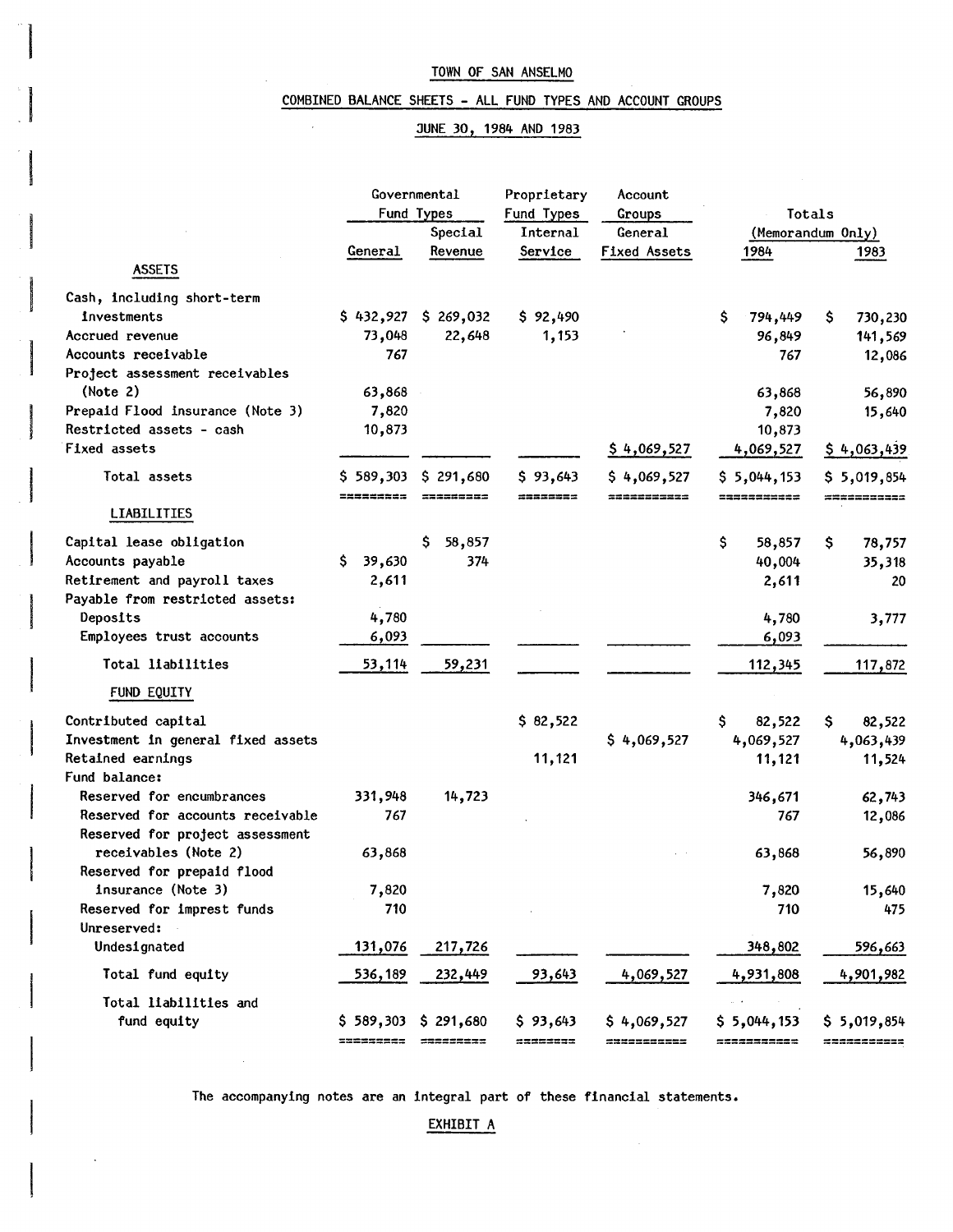## COMBINED STATEMENTS OF REVENUES, EXPENDITURES AND CHANGES IN

I

 $\mathbf{I}$ 

### FUND BALANCES - ALL GOVERNMENTAL FUND TYPES

YEARS ENDED JUNE 30, 1984 AND 1983

|                                                                                      |                                 | Governmental Fund Types   | Totals                          |                                  |  |  |
|--------------------------------------------------------------------------------------|---------------------------------|---------------------------|---------------------------------|----------------------------------|--|--|
|                                                                                      |                                 | Special                   |                                 | (Memorandum Only)                |  |  |
|                                                                                      | General                         | Revenue                   | 1984                            | 1983                             |  |  |
| REVENUES (Note 1):                                                                   |                                 |                           |                                 |                                  |  |  |
| Taxes<br>Licenses and permits                                                        | \$2,243,888<br>139,996          |                           | \$2,243,888<br>139,996          | \$1,936,828<br>112,016           |  |  |
| Fines, forfeitures and penalties<br>Use of money and property                        | 144,385<br>16,634               | \$.<br>67,613             | 144,385<br>84,247               | 164,219<br>77,288                |  |  |
| Intergovernmental agencies<br>Charges for current services                           | 177,168<br>269,132              | 257,474                   | 434,642<br>269,132              | 415,130<br>227,447               |  |  |
| Other revenues                                                                       | 84,478                          | 306                       | 84,784                          | 264,890                          |  |  |
| Total revenues                                                                       | 3,075,681                       | 325,393                   | 3,401,074                       | 3,197,818                        |  |  |
| <b>EXPENDITURES:</b>                                                                 |                                 |                           |                                 |                                  |  |  |
| General government<br>Public safety<br>Public works                                  | 296,120<br>1,895,223<br>459,189 | 26,174<br>3,051<br>13,126 | 322,294<br>1,898,274<br>472,315 | 594,345<br>1,720,734<br>.561,618 |  |  |
| Planning<br>Library                                                                  | 67,716<br>159,672               |                           | 67,716<br>159,672               | 47,586<br>143,026                |  |  |
| Parks and recreation<br>Flood                                                        | 173,336<br>269,853              |                           | 173,336<br>269,853              | 205,907<br>81,987                |  |  |
| Total expenditures                                                                   | 3,321,109                       | 42,351                    | 3,363,460                       | 3,355,204                        |  |  |
| Excess of revenues over (under)<br>expenditures                                      | (245, 428)                      | 283,042                   | 37,614                          | (157, 386)                       |  |  |
| Other financing sources (uses):<br>Operating transfers in<br>Operating transfers out | 374,710<br>(57, 200)            | 57,200<br>(374, 710)      | 431,910<br>(431, 910)           | 245,413<br>(245, 413)            |  |  |
| Total other financing sources<br>(uses)                                              | 317,510                         | (317, 510)                |                                 |                                  |  |  |
| Excess of revenues and other sources<br>over (under) expenditures and<br>other uses  | \$<br>72,082                    | \$ (34, 468)              | 37,614<br>Ş.                    | \$(157, 386)                     |  |  |
| Fund balances at beginning of year                                                   | 477,075<br>S                    | \$267,422                 | 744,497<br>\$.                  | 897,040<br>Ş.                    |  |  |
| Increase (decrease) in reserves                                                      | (12, 968)                       | (505)                     | (13, 473)                       | 4,843                            |  |  |
| Excess of revenues and other sources<br>over (under) expenditures and other          |                                 |                           |                                 |                                  |  |  |
| uses                                                                                 | 72,082                          | (34, 468)                 | 37,614                          | (157, 386)                       |  |  |
| Fund balances at end of year                                                         | 536,189                         | \$232,449                 | 768,638<br>S.                   | 744,497<br>\$                    |  |  |

The accompanying notes are an integral part of these financial statements.

#### EXHIBIT B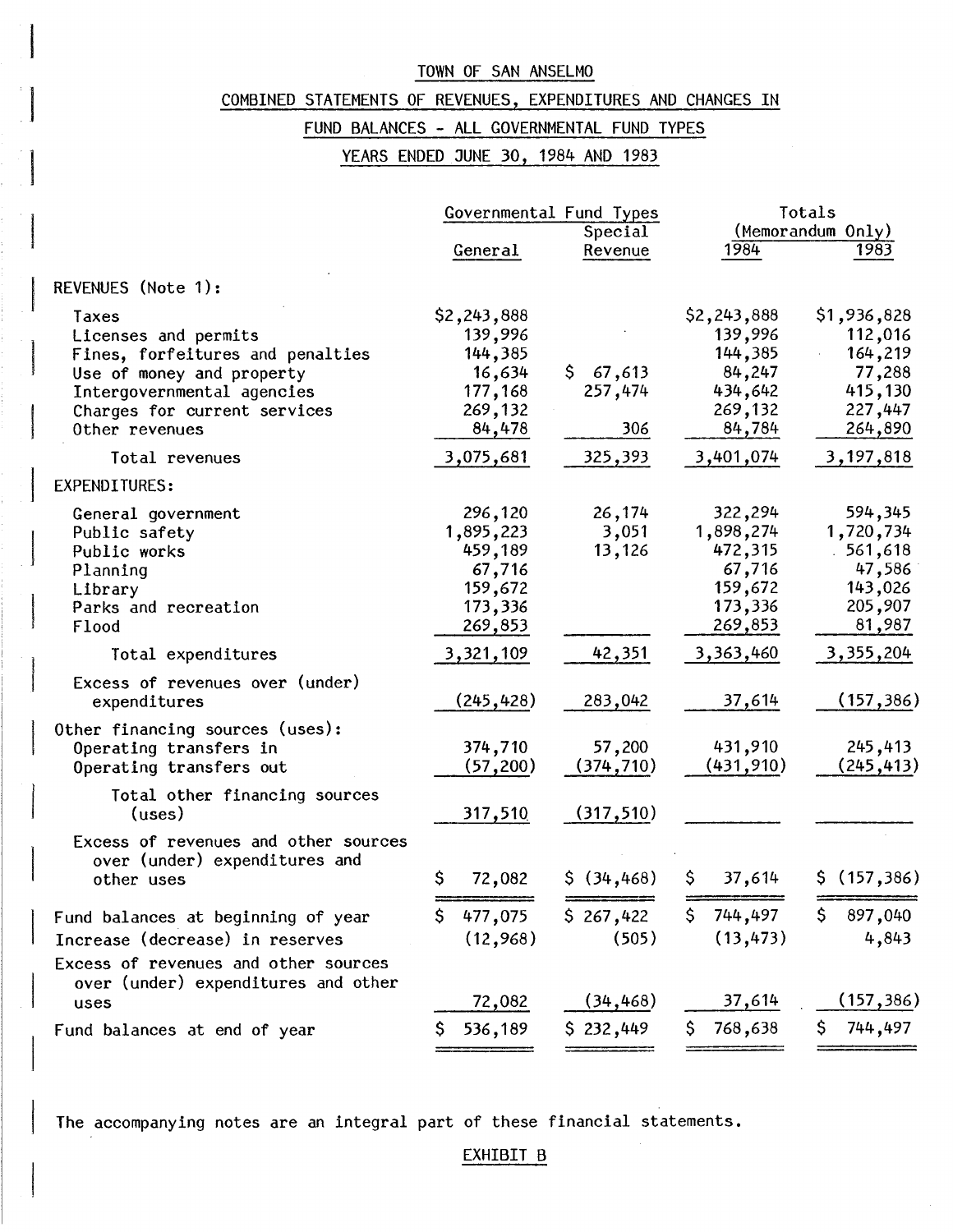### $\frac{100 \text{ m of } 5 \text{ m of } 5 \text{ m of } 5 \text{ m of } 5 \text{ m of } 5 \text{ m of } 5 \text{ m of } 5 \text{ m of } 5 \text{ m of } 5 \text{ m of } 5 \text{ m of } 5 \text{ m of } 5 \text{ m of } 5 \text{ m of } 5 \text{ m of } 5 \text{ m of } 5 \text{ m of } 5 \text{ m of } 5 \text{ m of } 5 \text{ m of } 5 \text{ m of } 5 \text{ m of } 5 \text{ m of } 5 \text{ m of } 5 \text{ m of } 5 \text{ m of } 5 \text{ m of }$ TOWN OF SAN ANSELMO

### COMBINED STATEMENTS OF REVENLES, EXPENDITURES, AND CHANGES IN FUND BALANCES - BUDGET AND ACTUAL - GENERAL AND SPECIAL REVENLE FUND TYPES

#### YEARS ENDED JUNE 30, 1984 AND 1983

|                                                      | General Fund  |                             |                         | Special Revenue Funds |             |                         | 1984 Totals (Memorandum Only) |             |                                         | 1983 Totals (Memorandum Only) |             |                         |
|------------------------------------------------------|---------------|-----------------------------|-------------------------|-----------------------|-------------|-------------------------|-------------------------------|-------------|-----------------------------------------|-------------------------------|-------------|-------------------------|
|                                                      |               |                             | Variance -<br>Favorable |                       |             | Variance -<br>Favorable |                               |             | Variance -<br>Favorable                 |                               |             | Variance -<br>Favorable |
|                                                      | <b>Budget</b> | Actual                      | (Unfavorable)           | <b>Budget</b>         | Actual      | (Unfavorable)           | Budget                        | Actual      | (Unfavorable)                           | <b>Budget</b>                 | Actual      | (Unfavorable)           |
| <b>REVENUES:</b>                                     |               |                             |                         |                       |             |                         |                               |             |                                         |                               |             |                         |
| Taxes                                                | \$2,136,000   | \$2,243,888                 | 107,888<br>\$           |                       |             |                         | \$2,136,000                   | \$2,243,888 | \$107,888                               | \$1,969,000                   | \$1,936,828 | \$ (32, 172)            |
| Licenses and permits                                 | 127,000       | 139,996                     | 12,996                  |                       |             |                         | 127,000                       | 139,996     | 12,996                                  | 114,000                       | 112,016     | (1,984)                 |
| Fines, forfeitures and penalties                     | 149,000       | 144,385                     | (4,615)                 |                       |             |                         | 149,000                       | 144,385     | (4, 615)                                | 182,000                       | 164,219     | (17, 781)               |
| Use of money and property                            | 30,000        | 16,634                      | (13, 366)               | 71,200<br>-S          | \$67,613    | \$ (3,587)              | 101,200                       | 84,247      | (16, 953)                               | 70,000                        | 77,288      | 7,288                   |
| Intergovernmental agencies                           | 199,780       | 177,168                     | (22, 612)               | 265,000               | 257,474     | (7,526)                 | 464,780                       | 434,642     | (30, 138)                               | 451,000                       | 415,130     | (35, 870)               |
| Charges for current services                         | 261,234       | 269,132                     | 7,898                   |                       |             |                         | 261,234                       | 269,132     | 7,898                                   | 230,500                       | 227,447     | (3,053)                 |
| Other revenues                                       | 302,761       | 84,478                      | (218, 283)              |                       | 306         | 306                     | 302,761                       | 84,784      | (217, 977)                              | 373,690                       | 264,890     | (108, 800)              |
| Total revenues                                       | 3,205,775     | 3,075,681                   | (130,094)               | 336,200               | 325,393     | (10, 807)               | 3,541,975                     | 3,401,074   | (140, 901)                              | 3,390,190                     | 3, 197, 818 | (192, 372)              |
| EXPENDITURES AND ENCUMBRANCES:                       |               |                             |                         |                       |             |                         |                               |             |                                         |                               |             |                         |
| General government                                   | 263,650       | 260,361                     | 3,289                   | 32,360                | 26,174      | 6,186                   | 296,010                       | 286,535     | 9,475                                   | 278,997                       | 273,265     | 5,732                   |
| Public safety                                        | 1,860,758     | 1,896,293                   | (35, 535)               | 17,400                | 17,774      | (374)                   | 1,878,158                     | 1,914,067   | (35,909)                                | 1,792,075                     | 1,717,625   | 74,450                  |
| Public works                                         | 457,040       | 459,258                     | (2,218)                 | 22,300                | 13,126      | 9,174                   | 479,340                       | 472,384     | 6,956                                   | 560,480                       | 584,981     | (24, 501)               |
| Planning                                             | 57,205        | 61,091                      | (3,886)                 |                       |             |                         | 57,205                        | 61,091      | (3,886)                                 | 58,002                        | 58,500      | (498)                   |
| Library                                              | 157,797       | 155,649                     | 2,148                   |                       |             |                         | 157,797                       | 155,649     | 2,148                                   | 145,987                       | 143,502     | 2,485                   |
| Parks and recreation                                 | 240,232       | 241,803                     | (1, 571)                |                       |             |                         | 240,232                       | 241,803     | (1, 571)                                | 253,612                       | 197,553     | 56,059                  |
| Flood                                                | 589,504       | 515,859                     | 73,645                  |                       |             |                         | 589,504                       | 515,859     | 73,645                                  | 299,290                       | 97,385      | 201,905                 |
| Total expenditures and                               |               |                             |                         |                       |             |                         |                               |             |                                         |                               |             |                         |
| encumbrances                                         | 3,626,186     | 3,590,314                   | 35,872                  | 72,060                | 57,074      | 14,986                  | 3,698,246                     | 3,647,388   | 50,858                                  | 3,388,443                     | 3,072,811   | 315,632                 |
| Excess of revenues over (under)                      |               |                             |                         |                       |             |                         |                               |             |                                         |                               |             |                         |
| expenditures and encumbrances                        | (420, 411)    | (514, 633)                  | (94, 222)               | 264,140               | 268,319     | 4,179                   | (156, 271)                    | (246, 314)  | (90, 043)                               | 1,747                         | 125,007     | 123,260                 |
| OTHER FINANCING SOURCES (USES):                      |               |                             |                         |                       |             |                         |                               |             |                                         |                               |             |                         |
| Operating transfers in                               | 202,500       | 374,710                     | 172,210                 |                       | 57,200      | 57,200                  | 202,500                       | 431,910     | 229,410                                 | 144,000                       | 245,413     | 101,413                 |
| Operating transfers out                              |               | (57, 200)                   | (57,200)                | (202,500)             | (374, 710)  | (172, 210)              | (202, 500)                    | (431,910)   | (229, 410)                              | (144,000)                     | (245, 413)  | (101, 413)              |
| Total other financing                                |               |                             |                         |                       |             |                         |                               |             |                                         |                               |             |                         |
| sources (uses)                                       | 202,500       | 317,510                     | 115,010                 | (202, 500)            | (317,510)   | (115,010)               | $-0-$                         | -0-         | -0-                                     | -0-                           | $-0-$       | -0-                     |
| Excess of revenues and other<br>sources over (under) |               |                             |                         |                       |             |                         |                               |             |                                         |                               |             |                         |
| expenditures and other uses                          |               | $$$ (217,911) $$$ (197,123) | 20,788<br>-S            | 61,640<br>S.          | \$ (49,191) | \$(110, 831)            |                               |             | \$(156,271) \$ (246,314) \$ (90,043) \$ | $1,747$ \$                    | 125,007     | \$123,260               |
|                                                      |               |                             |                         |                       |             |                         |                               |             |                                         |                               |             |                         |

The accompanying notes are an integral part of these financial statements.

EXHIBIT C (continued)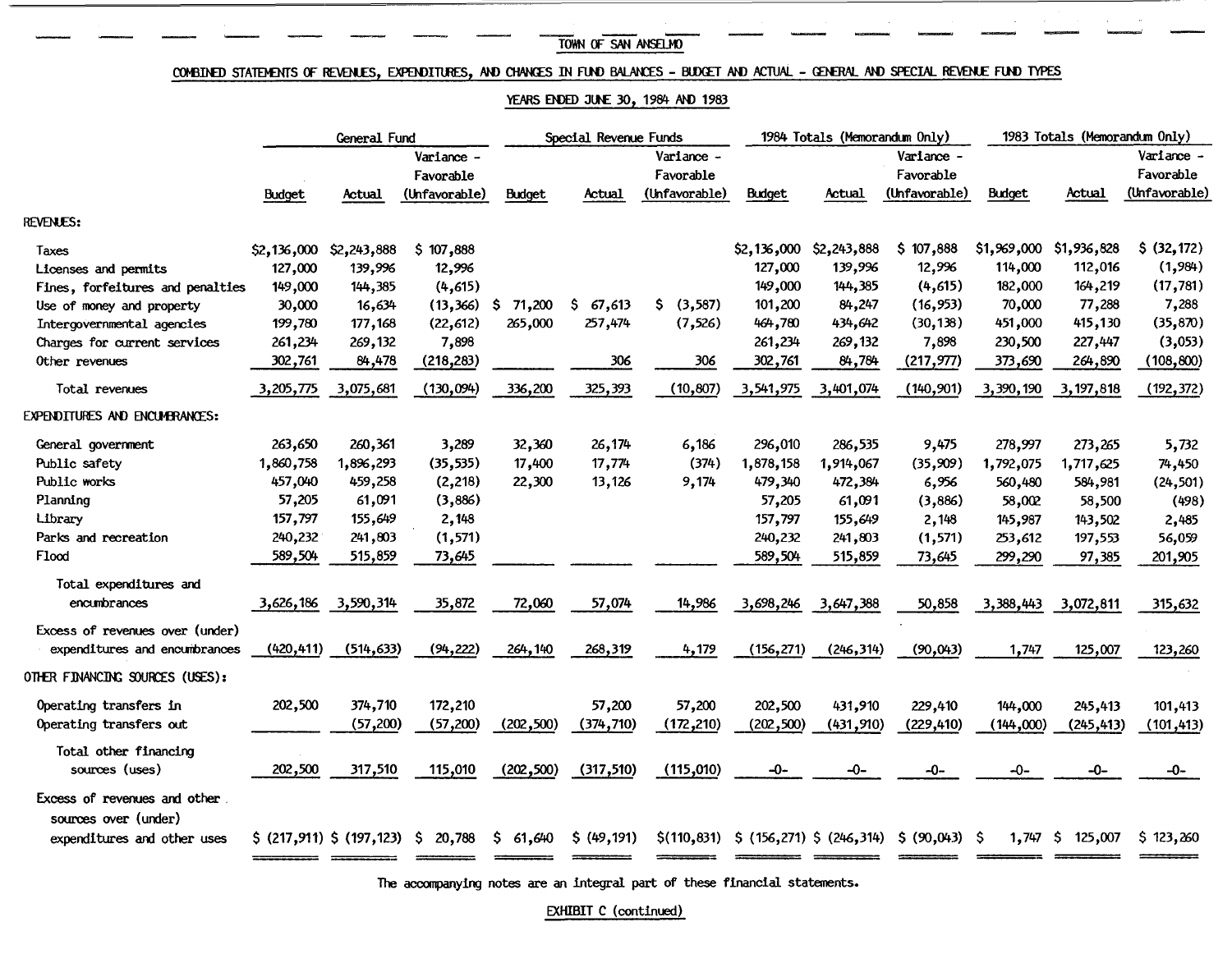### COMBINED STATEMENTS OF REVENLES, EXPENDITURES, AND CHANGES IN FUND BALANCES - BLDGET AND ACTUAL - GENERAL AND SPECIAL REVENLE FUND TYPES

### YEARS ENDED JUNE 30, 1984 AND 1983

|                                                                                     |                        | General Fund       |                                          |                       | Special Revenue Funds |                                          |               | 1984 Totals (Memorandum Only) |                                          |                       | 1983 Totals (Memorandum Only) |                                          |
|-------------------------------------------------------------------------------------|------------------------|--------------------|------------------------------------------|-----------------------|-----------------------|------------------------------------------|---------------|-------------------------------|------------------------------------------|-----------------------|-------------------------------|------------------------------------------|
|                                                                                     | <b>Budget</b>          | Actual             | Variance -<br>Favorable<br>(Unfavorable) | Budget                | Actual                | Variance -<br>Favorable<br>(Unfavorable) | <b>Budget</b> | Actual                        | Variance -<br>Favorable<br>(Unfavorable) | <b>Budget</b>         | Actual                        | Variance -<br>Favorable<br>(Unfavorable) |
| Fund balances at<br>beginning of year                                               | S.                     | 477,075 \$ 477,075 |                                          | \$267,422             | \$267,422             |                                          | \$744,497     | \$744,497                     |                                          | \$ 897,040 \$ 897,040 |                               |                                          |
| Increase in reserve<br>for encumbrances                                             | 269,205                | 269,205            |                                          | 14,723                | 14,723                |                                          | 283,928       | 283,928                       |                                          | (282, 393)            | (282, 393)                    |                                          |
| Increase (decrease) in<br>other reserves                                            | (12,968)               | (12,968)           |                                          | (505)                 | (505)                 |                                          | (13, 473)     | (13, 473)                     |                                          | 4,843                 | 4,843                         |                                          |
| Excess of revenues and other<br>sources over (under)<br>expenditures and other uses | (217,911)              | (197, 123)         | \$20,788                                 | 61,640                | (49, 191)             | \$(110, 831)                             | (156, 271)    | (246, 314)                    | \$ (90,043)                              | 1,747                 | 125,007                       | \$123,260                                |
| Fund balances at end of year                                                        | $$515,401$$ $$536,189$ |                    | \$20,788                                 | $$343,280$ $$232,449$ |                       | $$(110,831)$ \$ 858,681 \$ 768,638       |               |                               | \$ (90,043) \$ & 621,237 \$ & 744,497    |                       |                               | \$123,260                                |

The acoonpanying notes are an integral part of these financial statements. EXHIBIT C (Concluded)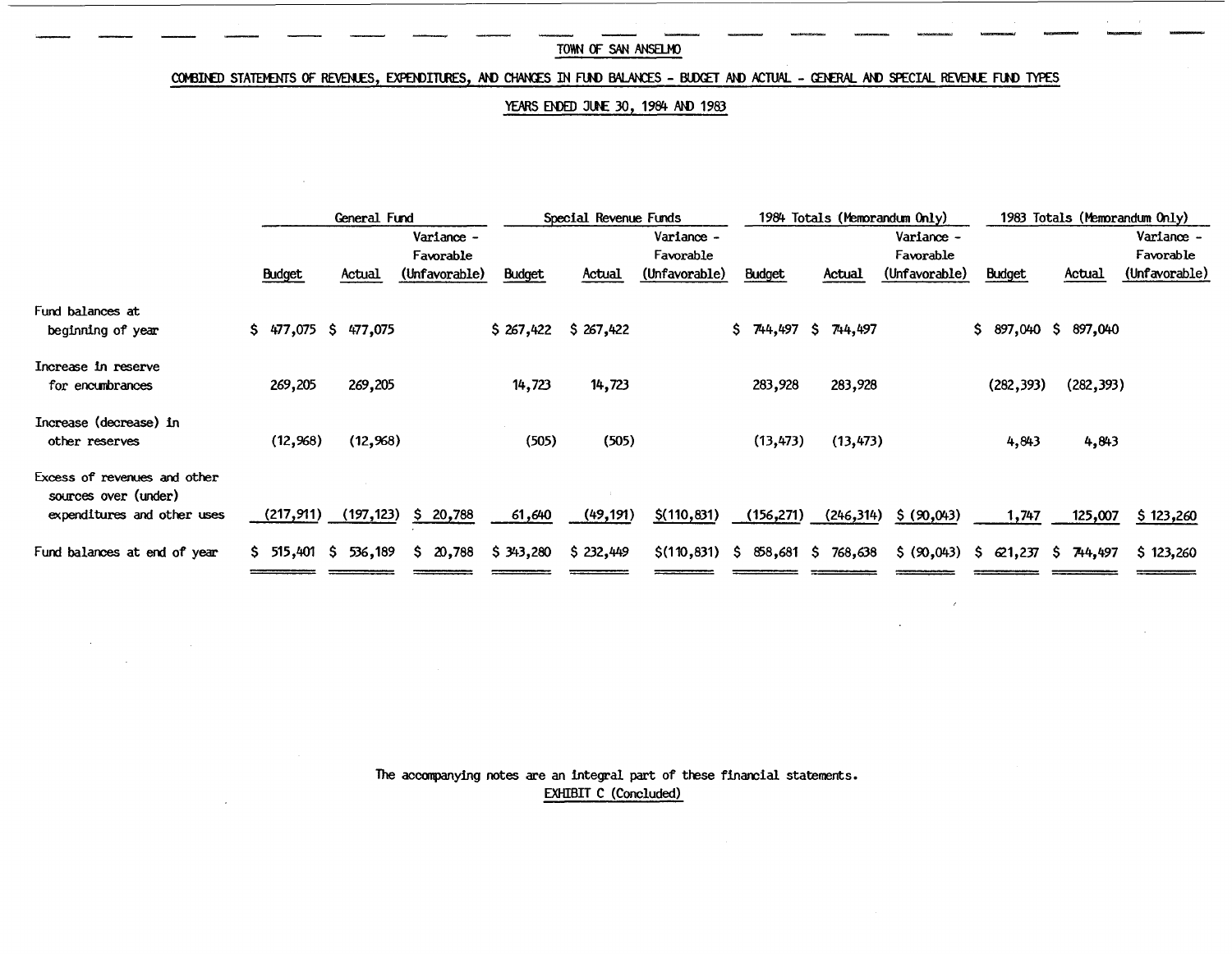## TOWN OF SAN ANSELMO STATEMENTS OF REVENUES, EXPENSES AND CHANGES IN RETAINED EARNINGS - PROPRIETARY FUND

YEARS ENDED JUNE 30, 1984 AND 1983

|                                        |                     | Proprietary Fund Type<br>Internal Service |  |  |  |
|----------------------------------------|---------------------|-------------------------------------------|--|--|--|
|                                        | 1984                | 1983                                      |  |  |  |
| Operating Revenues:                    |                     |                                           |  |  |  |
| Use of money and property              | $$5,875$ $$7,589$   |                                           |  |  |  |
| Operating Expenses:                    |                     |                                           |  |  |  |
| Claim payments                         | 6,278               | 9,426                                     |  |  |  |
| Net income (loss)                      | (403)               | (1, 837)                                  |  |  |  |
| Retained earnings at beginning of year | 11,524              | 13,361                                    |  |  |  |
| Retained earnings at end of year       | $$11,121$ $$11,524$ |                                           |  |  |  |

The accompanying notes are an integral part of these financial statements.

## EXHIBIT D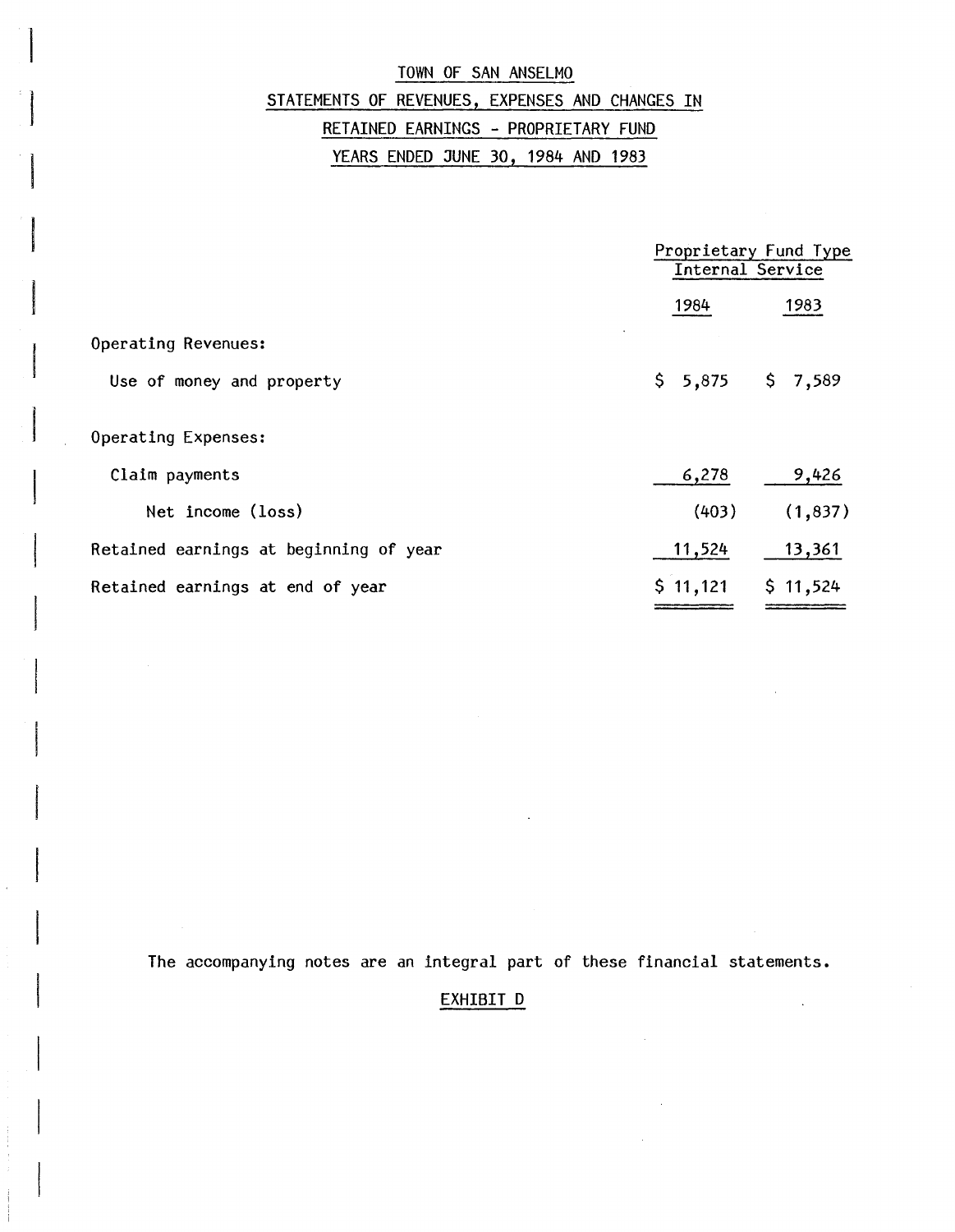## STATEMENTS OF CHANGES IN FINANCIAL POSITION -

### PROPIETARY FUND

## YEARS ENDED JUNE 30, 1984 AND 1983

|                                                                                      | Proprietary Fund Type<br>Internal Service   |                    |  |  |
|--------------------------------------------------------------------------------------|---------------------------------------------|--------------------|--|--|
|                                                                                      | 1984                                        | 1983               |  |  |
| Funds provided (consumed) by operation:                                              |                                             |                    |  |  |
| Net loss<br>Increase (decrease) in accounts payable<br>(Increase) in accrued revenue | $\frac{1}{2}$ (403)<br>(2, 558)<br>(1, 153) | \$(1,837)<br>2,558 |  |  |
| Total cash provided (consumed) by operations                                         | (4, 114)                                    | 721                |  |  |
| Cash at beginning of year                                                            | 96,604                                      | 95,883             |  |  |
| Cash at end of year                                                                  | \$92,490                                    | \$96,604           |  |  |

The accompanying notes are an integral part of these financial statements.

## EXHIBIT E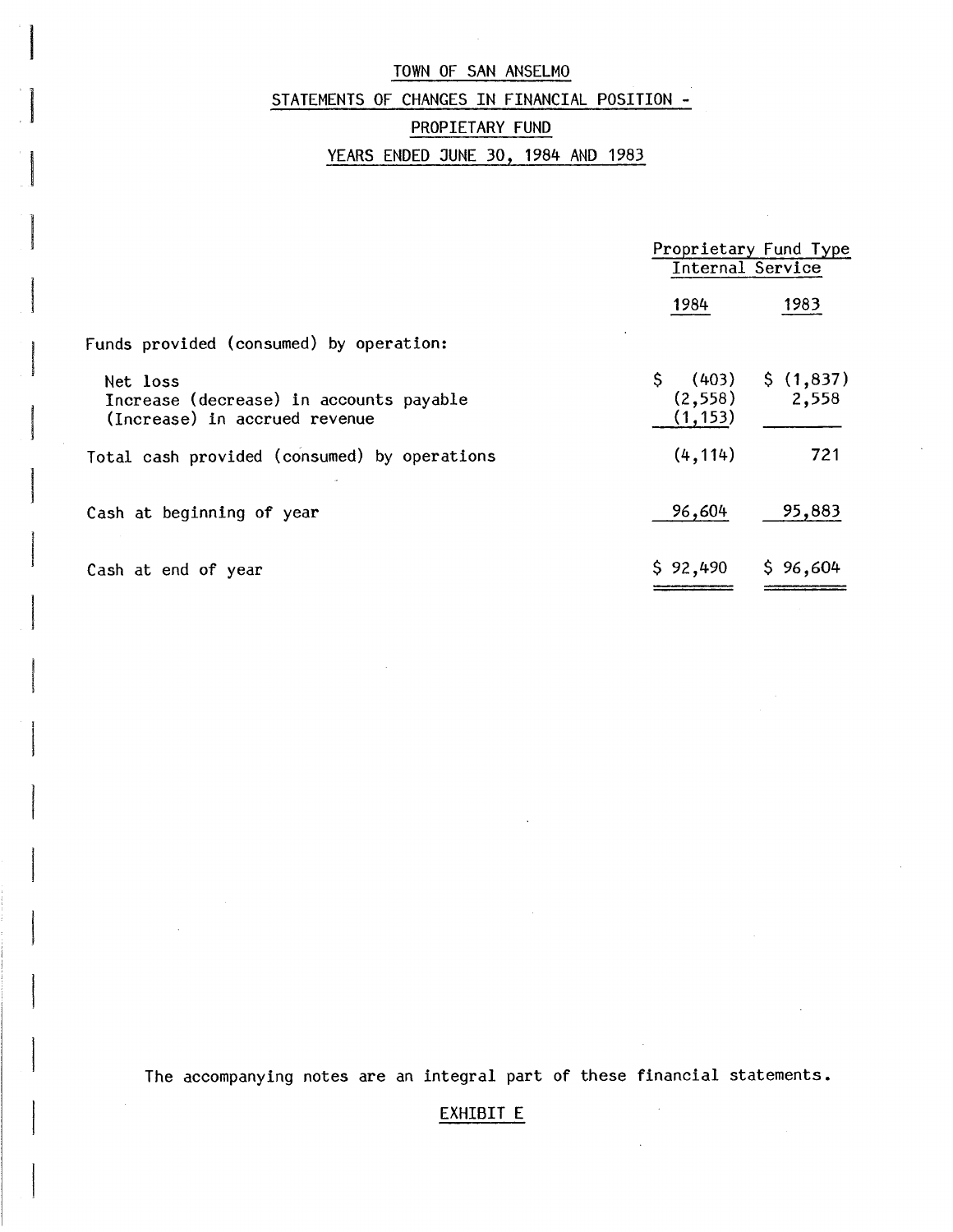## TOWN OF SAN ANSELMO NOTES TO FINANCIAL STATEMENTS YEARS ENDED JUNE 30, 1984 AND 1983

#### NOTE 1 - SIGNIFICANT ACCOUNTING POLICIES:

#### Modified Accrual Basis of Accounting:

The several funds of the Town of San Anselmo (Town) are accounted for .<br>ng the modified accrual basis of accounting. Under the modified accrual using the modified accrual basis of accounting. basis of accounting, revenues are recognized when they become both "measurable" and "available" to finance expenditures of the current period.

Expenditures are generally recognized under the modified accrual basis of accounting when the related liability is incurred. Exceptions to this general rule include: (1) accumulated unpaid vacation, sick pay, and other employee amounts which are not accrued; (2) inventories of materials and supplies which are considered expenditures when purchased; and (3) prepaid flood insurance which is considered an expenditure when purchased.

#### General Fixed Assets:

The Town inventoried its general fixed assets during the 1961-1962 fiscal year at values based principally on appraisals.

General fixed assets subsequently purchased have been recorded as expenditures in the general fund at the time of purchase. Such assets are capitalized at cost in the general fixed assets group of accounts except for certain improvements other than buildings, including roads, bridges, curbs and gutters, streets and sidewalks, drainage systems, and lighting systems. Gifts or contributions are recorded in general fixed assets at fair market value at the time received.

The Town's policy is to record as a fixed asset all land and any equipment of significant value having a utility which extends three years or longer.

No depreciation has been provided on general fixed assets.

#### Retirement Plan:

Substantially all Town employees are members of the Public Employee's Retirement System, administered by the State of California, to which contributions are made by both the Town and employees. The total pension expense recognized by the Town for the fiscal years ended June 30, 1984 and 1983 were approximately \$174,252 and \$103,280 respectively. At June 30, 1983 were approximately \$174,252 and \$103,280 respectively. 1984 the amount of unfunded liability, if any, was not available from the plan administrator.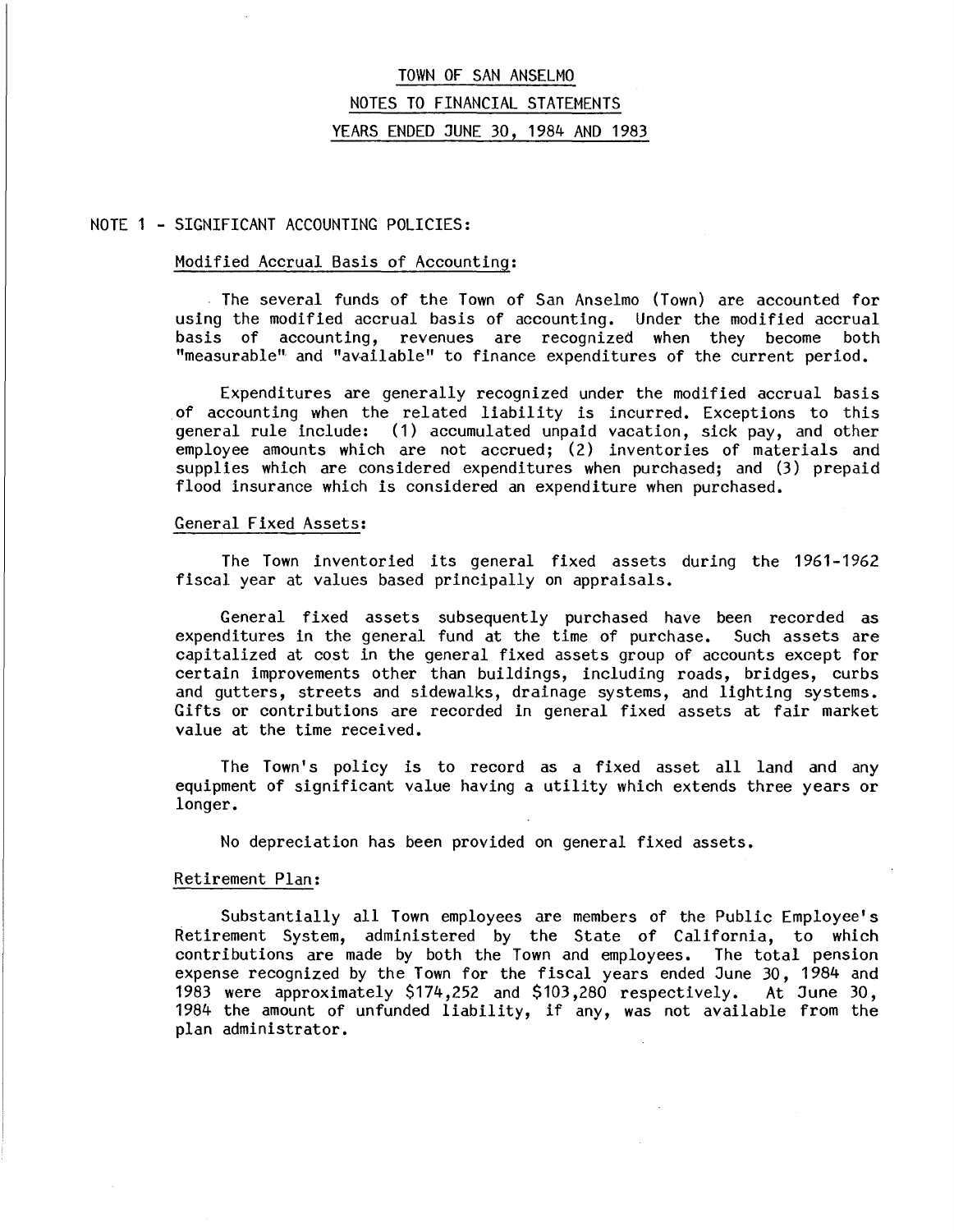## TOWN OF SAN ANSELMO NOTES TO FINANCIAL STATEMENTS YEARS ENDED JUNE 30, 1984 AND 1983

#### NOTE 2 - PROJECT ASSESSMENT RECEIVABLES:

Project assessment receivables represents the balances due from<br>erty owners for the Laurel Avenue Reconstruction and the property owners for the Laurel Avenue Reconstruction and the Millbrae/Westgate/Cypress Reconstruction projects. These amounts are secured by the related property and are collected via real property taxes. The amounts are due over a period of 10 years. in equal semi-annual installments with interest charges on the unpaid balances at the rate of seven percent per annum. At their discretion, property owners may retire their obligations prematurely by paying off their respective remaining balances.

The amounts included under Project Assessment Receivables are fully reserved until they are paid or the current installments become due. At that time the related amounts are removed from the asset and reserve accounts and recognized as revenue.

#### NOTE 3 - PREPAID FLOOD INSURANCE:

Prepaid Flood Insurance represents the unexpired portion of flood insurance at June 30, 1984 and 1983. The insured property consists of the City Hall, Library, and Fire Station buildings and contents. This insurance is prepaid through May 17, 1985.

### NOTE 4 - LEASE COMMITMENTS:

At June 30, 1984, the Town was obligated to make annual payments<br>In lease purchase agreements of \$58,857. Annual payments, included in under lease purchase agreements of  $$58,857$ . capital lease obligation, are due as follows:

| 1984-85 | \$12,476      |
|---------|---------------|
| 1985–86 | 14,278        |
| 1986-87 | 15,870        |
| 1987–88 | <u>16,233</u> |
|         | \$58,857      |

#### NOTE 5 - AGREEMENT WITH SLEEPY HOLLOW FIRE PROTECTION DISTRICT:

Effective July 1, 1980 the Town entered into an agreement with the Sleepy Hollow Fire Protection District under which the services of the Town's Fire Department are furnished the District. The agreement expires in twenty-five years and requires the District to pay 23% of the Town Fire Department's budgeted labor cost, including benefits and excluding CElA or like funding.